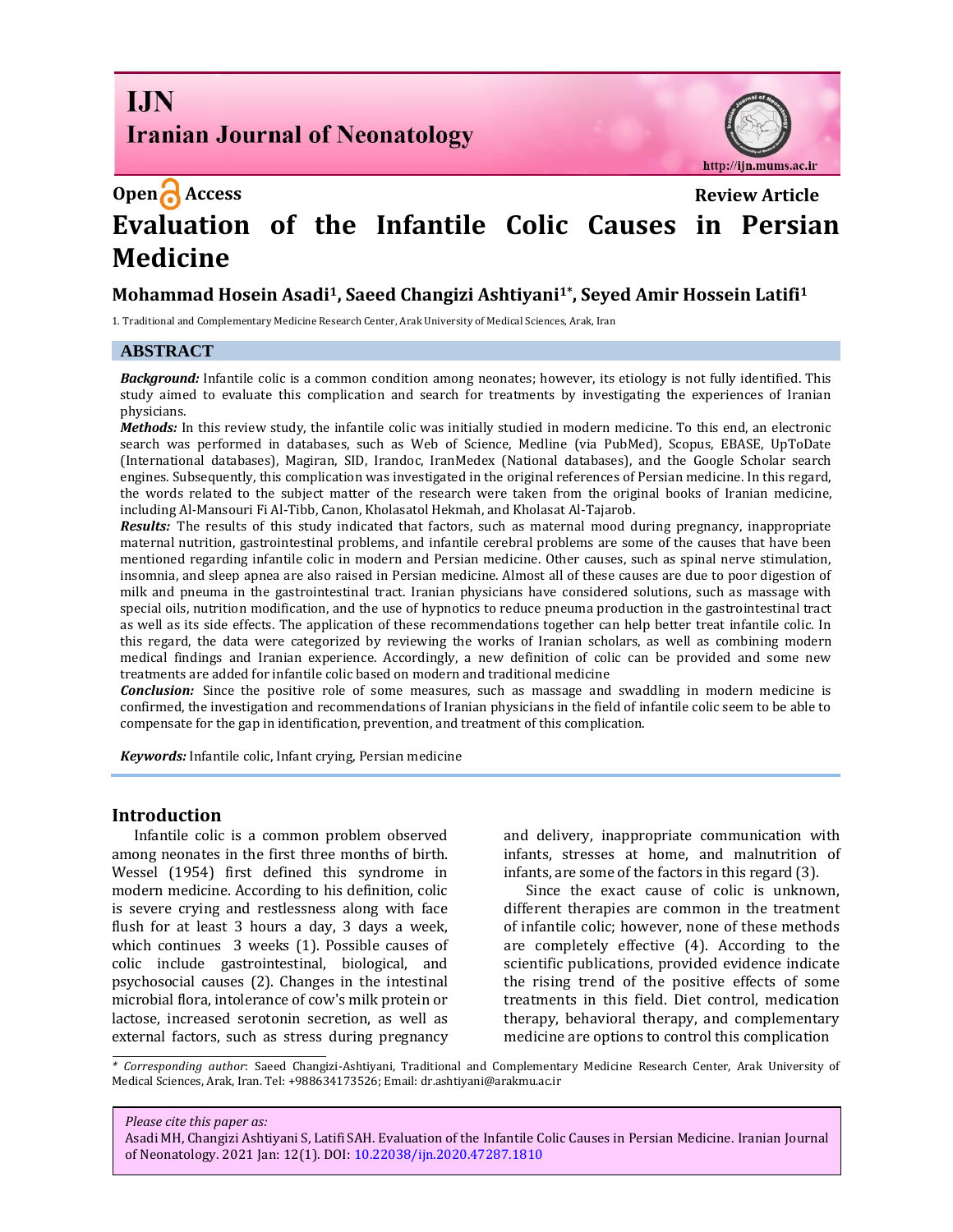

**Figure 1.** A late Babylonian tablet spelling out a ritual to quiet a crying child

(5). The use of medical experiences in different schools can also be useful. Although the ancients did not have a precise definition of infantile colic, human understanding of this complication is in such a way that the use of Papaver somniferum (poppy) was stated by Egyptians to stop the continuous crying of the infant in Ebers Papyrus (1600 BC) (6). Moreover, lullabies, religious songs, and sacred soil were being used to stop crying infants in the second half of the first millennium BC in Mesopotamian civilization. Moreover, the Babylonian tablet discovered in the south of Baghdad confirms this issue (Figure 1) (7).

Greek physicians, such as Galen (Claudius Galenus) (129-210 AD), also prescribed opium for sedating infants who were crying repeatedly (8). There are also ways to prevent and treat infantile colic in Iranian medical schools. Evaluation of these methods may lead to finding an appropriate treatment for infantile colic.

Although some studies were conducted on the treatment and prevention of colic using the perspective of traditional Iranian medicine, they investigated case-by-case and had a limited basis only concerning some treatment methods (2, 3). However, in traditional Iranian medicine, there are many strategies for the treatment of this complication, and it seems that by examining and combining them with modern medicine, it is possible to take more effective steps regarding the prevention and treatment of neonatal colic.

## **Methods**

The present review attempted to find an answer to the main question of the study whether there is a definition of neonatal colic in traditional medicine and what strategies Iranian physicians used to treat neonatal colic. To this end, the data were collected using original reference books in Persian medicine, such as The Canon of Medicine (Al Qanun Fi Al-Tibb), Al-Mansouri Fi Al-Tibb, Zakhireye Khwarazmshahi, Kholasa'tol Tajareb, and Kholasa'tol Hikma. Moreover, a manual and electronic search of references and articles published by modern medicine in databases, such as SID, PubMed, Magiran, Irandoc, IranMedex, UpToDate, and Google scholar search engine was performed using the keywords, including *"colic", "infant crying"*, and *"pneuma"*. The obtained data were then analyzed in this study.

## **Results and Discussion** *Causes of Colic*

## *Pregnancy Period and Delivery*

Recent types of research indicate that stress during pregnancy directly affects crying and infantile colic. Furthermore, childbirth complications have direct effects on infants. Scientists have found a direct correlation between childbirth complications and infant crying. More stressful deliveries have been associated with more crying (9). Mothers who have stressful problems during pregnancy are more likely to report colic in their infant, and there is a direct correlation between infantile colic and bitter experiences during pregnancy (10).

Iranian physicians have also been aware of the effect of pregnancy conditions on infants, and they have concerned about avoiding pregnant mothers from bad moods while giving various recommendations and mentioning them in their textbooks. In this regard, Hakim Arzani in Mofareh-al-Qoloub states: "Women should avoid anger, sadness, and sorrow during pregnancy, especially the first month" (11). Avicenna goes farther and even advises on mental states during sexual intercourse: "If couples intend to have children, they should avoid sexual intercourse when they are sad, experience any resentment, or even when they are afraid of something" (11, 12). Furthermore, Avicenna advises on delivery time to keep the mother calm during delivery: "At the time of delivery, the delivery room should be at a moderate level in terms of coldness, warmness, lightness, and darkness. In addition, one of the people closest to the person should be there to participate in activities, such as pouring hot water on the waist and anointing oil on the back" (13). It is not clear whether the Iranian physicians have considered these recommendations to avoid crying and colic. They could have been effective in reducing infantile colic by reducing stress during pregnancy since the effects of stress during pregnancy and delivery have been identified today on infant crying. Moreover, recommendations,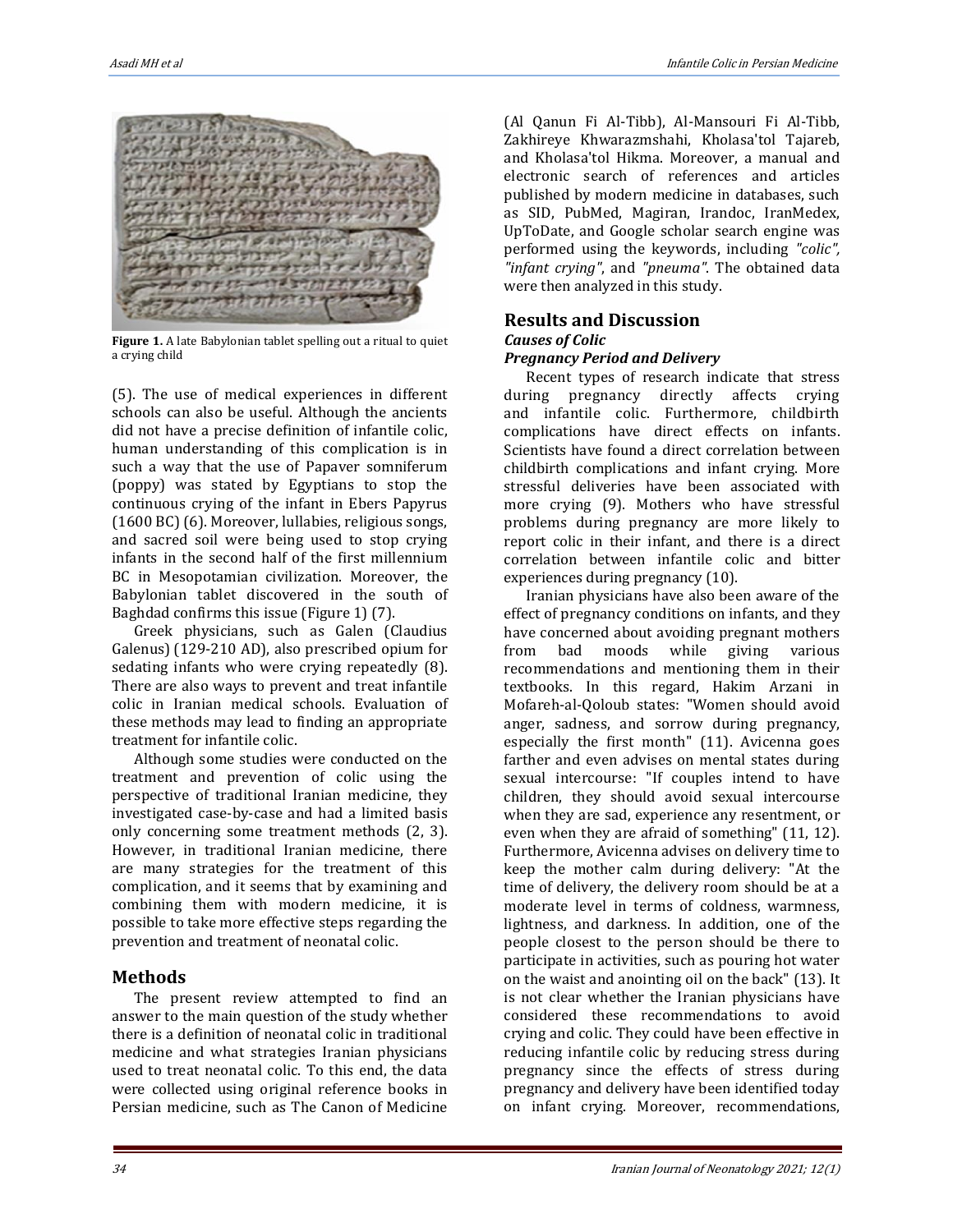such as the cooperation of the parturient woman's relatives with the midwife, which is still used today in methods, such as Bradley (14) should be accepted to alleviate maternal pain and stress.

#### *Infantile Migraine and Subdural Hematoma*

Various studies have shown the correlation between infantile migraine and colic. Children with migraine had a higher rate of colic, and this ratio was reported as much as 41.6 versus 35.7 in a study (15). In this regard, anything that helps an infant sleep can also prevent migraine attacks. Moreover, the prevention of some stimuli, such as loud music and high light can help to prevent crying infants with migraines. Slow infant movement is also effective in this regard (16). It is worth mentioning that subdural hematoma can cause severe crying in infants (17).

The relationship between cerebral problems and infant crying has also been mentioned in Persian medicine. Hakim Arzani (17-18 AD) indicated the reason for infant crying: "Brain disorders are among the causes of infant crying, and one of the treatments in this regard is to expose the infant's nose to castoreum". Another reason for infant crying is gathering liquid in the infant's head. According to Iranian physicians, it is due to the wetness of the infant's brain as well as the pressure that is put on the infant's head by the midwife's hand. Hakim Arzani states a remedy in this regard: "You have to cut a sour lemon, pour salt on it, and heat it on the fire. Subsequently, compress it over the protuberance from the cut side. Doing this two to three times a day for a few days can help relieve the complication." He eventually mentioned that this complication occurred for his child, and he treated the child using this technique (11,18).

## *Infant Gastrointestinal Disorder*

Disorders, such as infantile intestinal microbial flora, anal stenosis, and bowel motility can affect the infantile colic in such a way that the bowel motility in infants is known as an underlying factor in the colic the possible cause of which is the lack of development of the autonomic nervous system. Anatomical causes, such as anal stenosis, may also make this high level of motility. Chronic constipation, flatulence, and fecal disorder caused by a disturbance in the passage will be associated with increased bowel motility. Studies also show a difference between healthy infants and those who had colic in terms of intestinal microbial factors (Table 1). This can be responsible for changes, such as inflammation, excess stomach gas, and flatulence in infants with infantile colic (2, 19, 20).

Iranian physicians have also cited problems, such as fecal retention in the digestive tract as one of the reasons for infant crying. In this regard, Ali Ibn Abbas Ahwazi mentions some of the reasons for infant crying: "The reasons for the infant crying are hunger, thirst, heat, cold, as well as pain in the organs, urine, and fecal retention" (21). According to physicians, one of the reasons for fecal retention is the weakness of repulsive force in the gastrointestinal tract and anal spasm. To solve this problem, Avicenna and other Iranian physicians recommend bladder and abdominal massage with oil after birth. The midwife should anoint her little finger into the violet oil and enter the infant's anal to open the spasm. This should be continued until a few days after birth (13, 22). Since this type of care was provided to most of the infants, it can be concluded that in addition to assisting the fecal defection in all infants, this complication in Persian medicine has also been remedied in infants with anal stricture by timely detection and treatment, which is one of the causes of infantile colic.

#### *Nutrition*

A randomized controlled trial showed a significant decrease in colic symptoms among infants whose mothers followed a low-allergen diet (23). Infants of lactating mothers who have eliminated foods, such as cow's milk, peanuts, wheat, soybeans, and fish from their diet are less likely to cry during the day (24).

Iranian physicians also believe that the quality of breast milk is influenced by the food the mothers consume. They generally recommend that they should consume some foods and prohibit the consumption of certain foods. In this regard, Avicenna states in the Canon of Medicine: "Bread made from Roman wheat, as well as lamb, goat, grape, fig, almond, and hazelnut, are suitable for the mother". Moreover, regarding the prohibition of certain foods, he states: "Mothers must avoid the Garden cress, Mustard, and Ocimumbasilicum (basil)" (25, 26).

Another factor that affects the quality of breast milk is the mother's mood. Avicenna states: "The mother must have a good mood to avoid stubbornness and bitterness, and her physical symptoms, such as sadness and anger should not affect her rapidly since all these conditions can alter the quality of milk and negatively affect the infant" (25).

Another important factor in infant crying is the amount of milk the infant drinks per day. Rhazes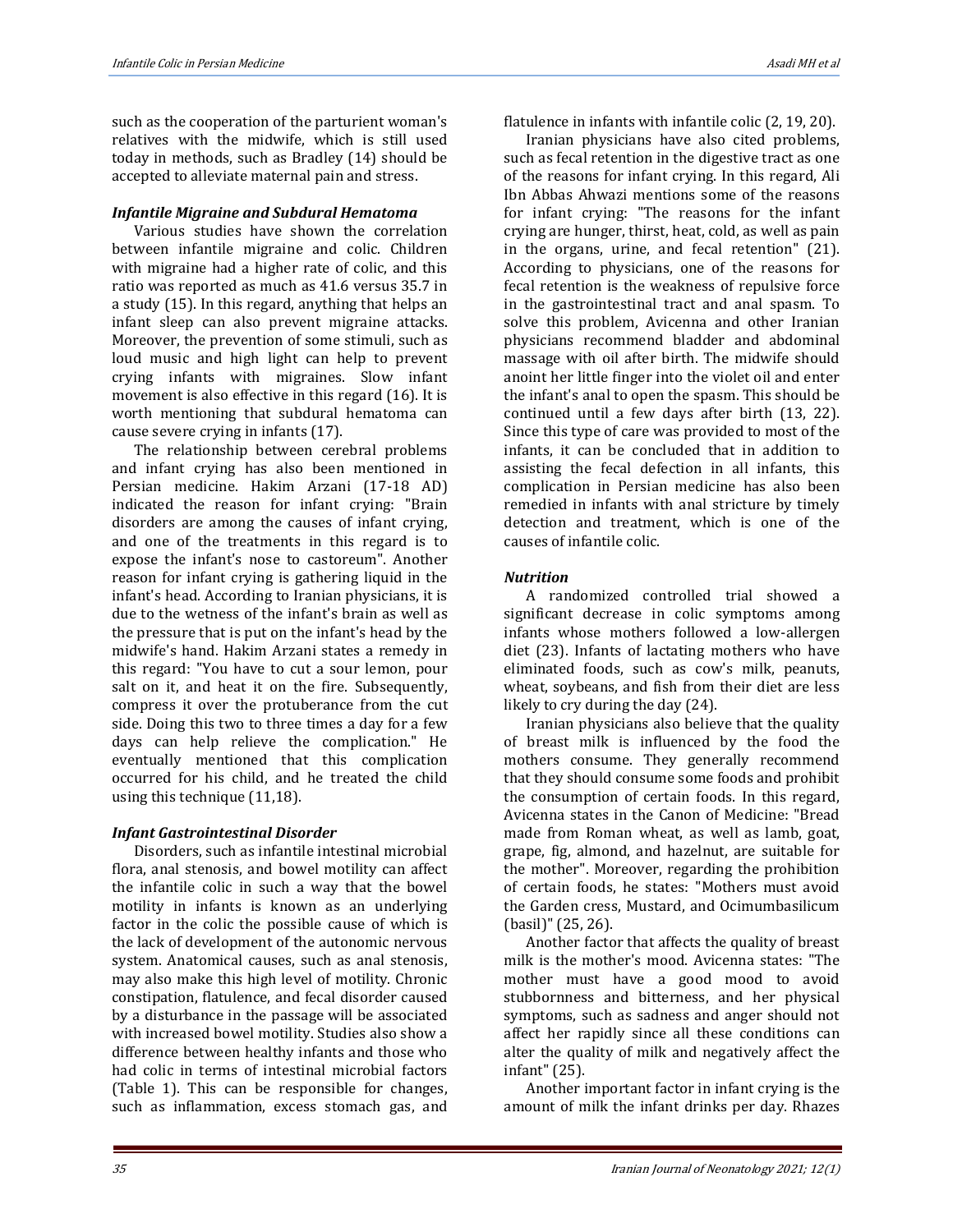| Table 1. Factors Affecting Infantile Colic in Modern and Persian Medicine and Ways to Prevent or Treat Them             |                                                                                                                                                                   |                                                                                                                                                                                                                    |                                                                                                                                                                                                                                      |
|-------------------------------------------------------------------------------------------------------------------------|-------------------------------------------------------------------------------------------------------------------------------------------------------------------|--------------------------------------------------------------------------------------------------------------------------------------------------------------------------------------------------------------------|--------------------------------------------------------------------------------------------------------------------------------------------------------------------------------------------------------------------------------------|
| Factors affecting infantile                                                                                             | Suggested ways of                                                                                                                                                 | Factors affecting infant crying in                                                                                                                                                                                 | Suggested ways of treatment or                                                                                                                                                                                                       |
| colic in modern medicine                                                                                                | treatment or prevention                                                                                                                                           | traditional medicine                                                                                                                                                                                               | prevention                                                                                                                                                                                                                           |
| Breastfeeding mothers with<br>allergen diet                                                                             | Removing cows' milk,<br>wheat, soy, and fish from<br>the mothers' diet<br>The use of soy or<br>hydrolyzed infant formula<br>for infants who use infant<br>formula | Breastfeeding mothers with late<br>digestive and flatulent diet, which<br>cause pneuma colic in infants                                                                                                            | Consumption of wheat, lamb, figs,<br>grapes, fresh fish, almonds and<br>hazelnuts by breastfeeding<br>mothers<br>Avoiding garden cress, mustard,<br>and Ocimumbasilicum (basil),<br>beef, and stale fish by<br>breastfeeding mothers |
|                                                                                                                         |                                                                                                                                                                   | Drinking too much milk by the<br>infant leads to pneuma colic in the<br>infant's intestine                                                                                                                         | The infant should be fed enough<br>milk to avoid flatulence                                                                                                                                                                          |
| Infantile bowel motility due<br>to the lack of development<br>of the autonomic nervous<br>system                        | Compliance with<br>nutritional<br>recommendations                                                                                                                 | Inadequate food digestion in the<br>infant's digestive tract due to infant<br>gastrointestinal weakness and pain<br>in the vertebrae and intestines due<br>to pneuma colic and infant<br>gastrointestinal weakness | Compliance with nutritional<br>recommendations and anointing<br>the infant's vertebrae by pneuma<br>reducer oils, such as warm water,<br>sesame oil, and wax                                                                         |
| Stress during pregnancy<br>and delivery                                                                                 | Avoiding stressors during<br>pregnancy and using<br>methods such as water<br>delivery                                                                             | Mothers' inappropriate mood can<br>cause discomfort in the infant by<br>affecting breast milk                                                                                                                      | Mothers' avoidance of stubborn<br>morality because this mood<br>changes the milk's temper and<br>affects the infant                                                                                                                  |
| Migraine                                                                                                                | Using ways that make the<br>infant sleep better                                                                                                                   | Hot and dry dystemperament of<br>the brain                                                                                                                                                                         | Smelling castoreum by infants                                                                                                                                                                                                        |
|                                                                                                                         |                                                                                                                                                                   | Insomnia and seeing scary dreams<br>by the infant due to overeating or<br>poor digestion and pneuma colic<br>vapors in brain                                                                                       | Smelling castoreum<br>Avoid overeating and anointing<br>temples and vertebrae by oil                                                                                                                                                 |
| Infantile bowel motility due<br>to anatomical factors, such<br>as stenosis, as well as any<br>flatus and fecal disorder | Use surgery to open the<br>anal way                                                                                                                               | Fecal retention in the infant's<br>intestine due to weakness of the<br>gastrointestinal tract in defecation                                                                                                        | Recommending to open the fecal<br>way and inserting finger in it and<br>greasing the anal with oil                                                                                                                                   |

(854-925 AD) states in Al-Mansouri Fi Al-Tibb: "The infant should be fed enough milk to avoid flatulence because excessive infant milking results in laziness, drowsiness, restlessness, crying, and vomiting" (27,28). However, Iranian physicians, consider spinal pain, insomnia, and pneuma colic as some of the factors affecting infant crying; moreover, they believe that these complications are directly correlated with flatulence caused by inadequate infant nutrition (Table 1).

## *Pneuma Colic*

The flatulence in the gastrointestinal tract can cause pain in the intestines, which is called pneuma colic. Avicenna states: "One of the diseases of infants is colic, which is a pain in the intestine. Among the symptoms, one can name infant crying and writhing. The cure for this disease is sesame oil, wax, and warm water" (13). Hakim Arzani explains how to treat pneuma colic in more detail: "Pour oil, warm water, and salt into the bladder of a cow and compress on the abdomen of the infant." He also suggests that the mother should put her infant on her thighs prostrated and massage her infant's back with violet oil to relieve abdominal pain (18).

## *Spinal Pain*

Another consequence of infant flatulence is spinal pain. Iranian physicians believed that the pneuma created in the infant's intestines can be transferred through the vessels, nerve fibers, and membranes to other organs, including the spine, thereby causing pain and difficulty. On the other hand, muscle soreness in this area doubles its sensitivity to the long stay of the infant in the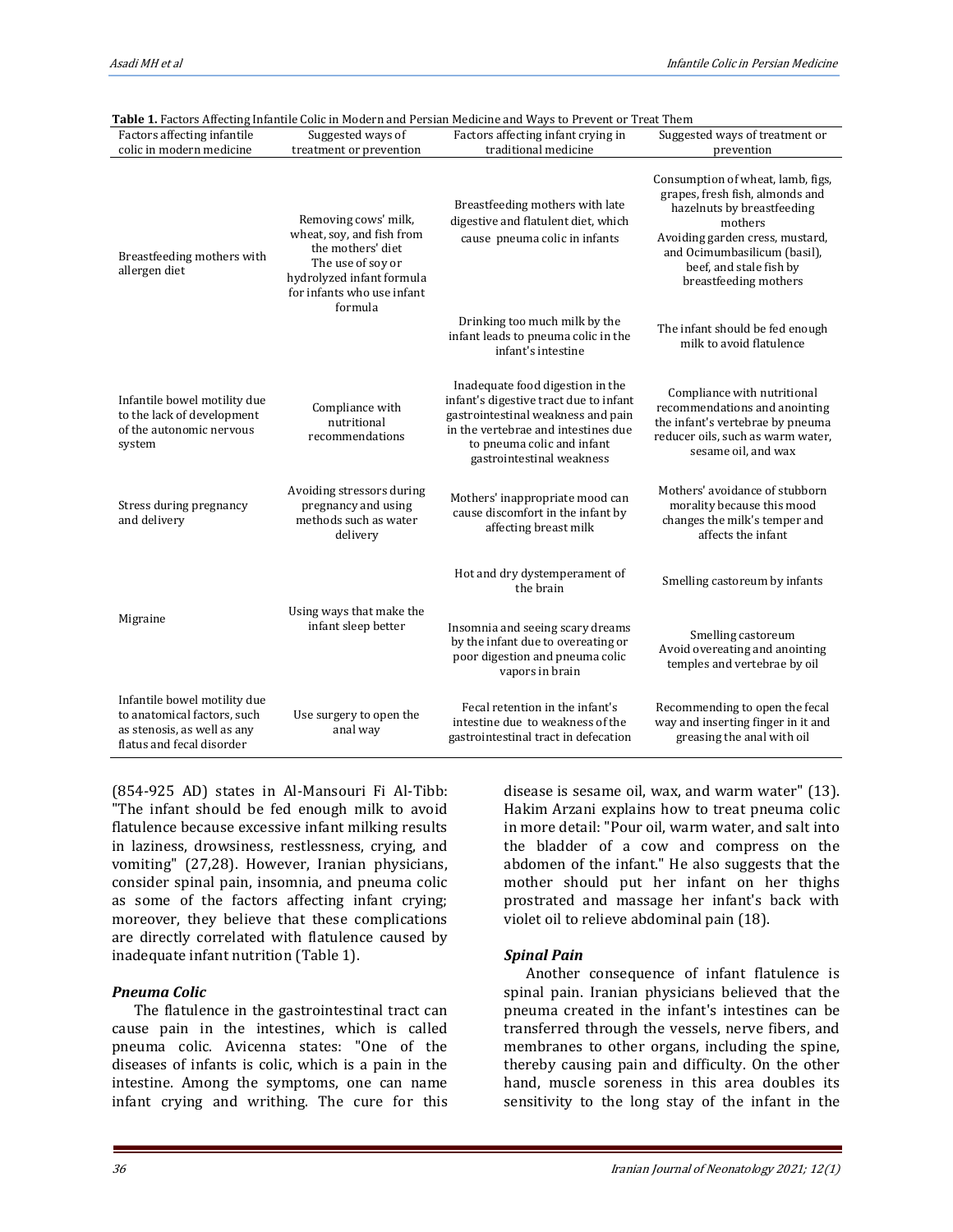cradle. Regarding this case, Baha Al-Dawla Razi states in Kholasa'tolTajareb: "When anointing, you should massage the infant's nerves and muscles on both sides of the back vertebrae to the neck and massage with your finger. I saw many infants who were crying so close to becoming unconscious and not breastfeeding. They were not silent at all but they found the breast and slept deeply using this way" (29). However, several studies have recently provided strong evidence regarding the effects of massage on reducing stress, anxiety, and pain, as well as intestinal diseases, such as colic (10).

#### *Seeing Scary Dreams*

Sometimes a child wakes up from a horrible dream and cries. Drinking too much milk causes it to spoil in the stomach, and the infant will see scary dreams. The issue of how eating too much food causes horrible dreams is discussed among Iranian physicians, and there are two different theories from Galen and Avicenna in this regard. Galen states that overeating causes spoilage in the stomach and spoiled food causes pneuma. The thick gas from the spoiled food reaches the brain and causes the spirit to panic. However, Avicenna believes that the stomach and brain are two linked organs, and food spoilage causes stomach discomfort. As a result of this connection, imaginations are created in the brain, and the child has a terrible sleep (11, 25). Aside from discussing how full stomachs can cause terrible sleep, Iranian physicians agree on how to treat this condition. Therefore, Sayyed Esmail Jorjani states in Zakhira textbook: "Mothers should eat easily digestible foods and prevent infants to sleep rapidly after breastfeeding. They should stay awake and add Cumin (Caraway), Thyme, and Marjoram (Origanum Majorana) to their food" (22). Concerning the treatment of this complication, Aghili Shirazi also states: "The cure is reducing food and not to allow the infant to sleep rapidly after breastfeeding. If you could not do this, it is better to put the infant in a cradle and move for better digestion"(25).

It can be concluded from the following recommendations that paying attention to the quantity and quality of infant food and removing the factors that cause flatulence in infants can reduce infants' fear of sleep and consequently reduce infant crying (Table 1).

#### *Insomnia*

Iranian physicians consider insomnia as one of the reasons for infant crying, and they have suggested some solutions to treat it. One of the oldest methods is drug use. Rhazes suggests using opium syrup for infant insomnia, and Avicenna finds this syrup useful for prolonged crying (6). Other Iranian physicians, such as Baha Al-DawlaRazi and Jorjani, have suggested other narcotic and sedative drugs including poppy seeds, cannabis, lettuce seeds, castoreum, as well as Cucurbita seed, violet, lettuce seed, and poppy oils. To this end, these medications can be used orally and topically; moreover, they can be inhaled or consumed by breastfeeding mothers (22).

Aghili Shirazi also states: "One of the things that is hypnotic and stops infant crying is putting the infant in the cradle and singing a rich and sad song devoted to children" (25).

#### *Complementary strategies to reduce infant crying in Persian medicine Strengthening the Infant's Skin*

Infant skin can be stimulated by environmental factors, such as cold, heat, and clothing due to its thinness and sensitivity, which makes the infant cry. Avicenna states in the Canon of Medicine: "The skin of a newborn infant is very delicate and very sensitive to cold and violence, and everything is harsh to the infant. Therefore, to strengthen the skin after birth, the infant should be bathed with brine and herbs, such as sumac and fenugreek. Moreover, Alpinia galanga can be added to the

brine for better strengthening" (Table 1) (13).

#### *Swaddling the Infant*

Swaddling can protect the infant from cold and heat, which can act the same as a mother's uterus because of restricting the infant in terms of movement that make the infant feel relaxed and secure. Avicenna states in this regard, "Choose a cloth for swaddling, which is washed and soft. Then, wrap the infant gently." Recent studies show that swaddling is effective in protecting the infant from cold and heat as well as improving sleep quality and reducing pain (13,30).

#### *Protection against Irritants and Use of Sedatives*

Physicians in the past believed that transferring the infant from the mother's uterus to this world makes the environmental conditions very different for the infant. They have therefore emphasized that the infant's body temperature should be kept close to the mother's uterus. They had the same idea about the amount of light and sound to the infant's eye and ear. They emphasized that the infant should be kept in a low light environment and away from strong sounds.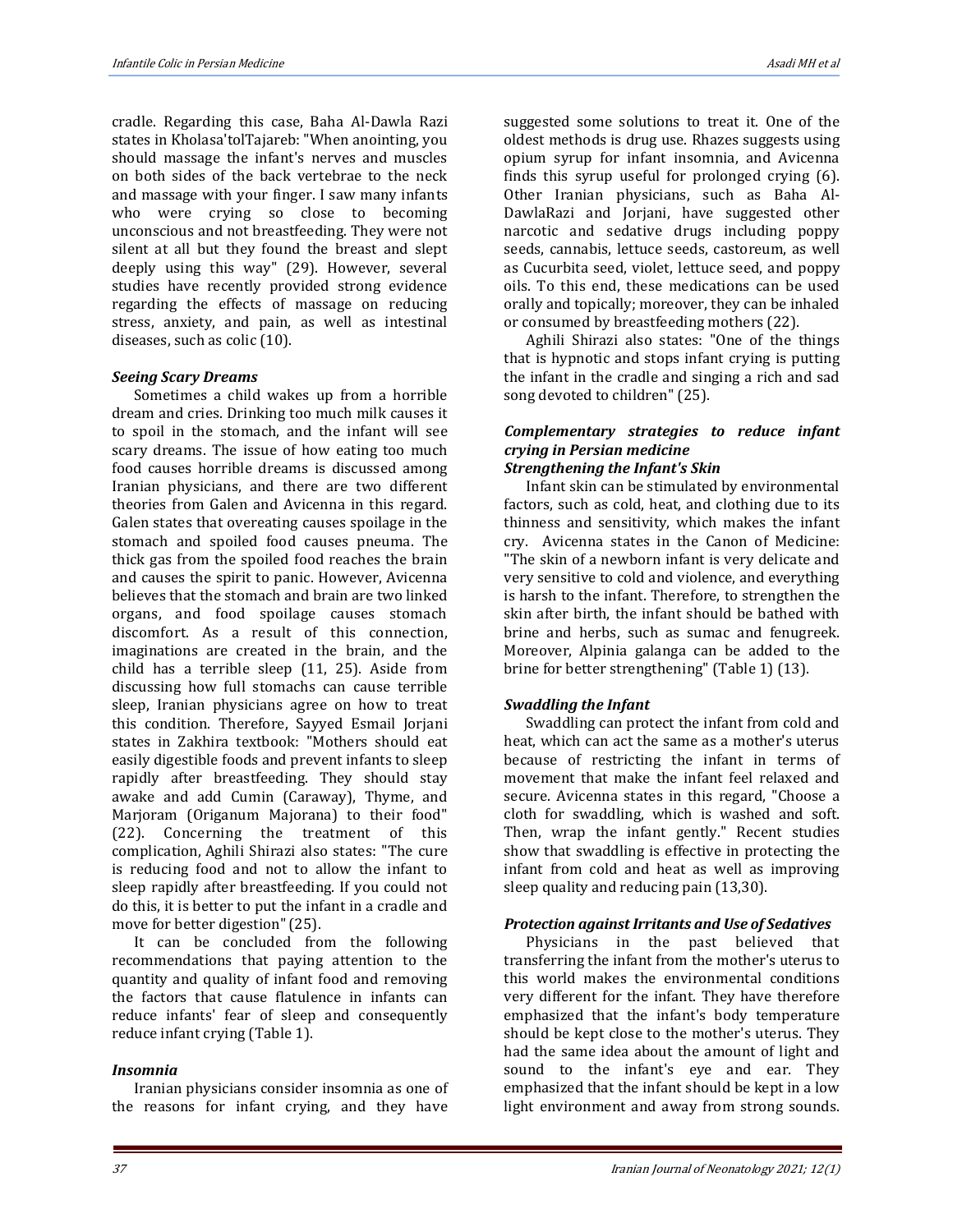Furthermore, they recommended using a good lay and moving in the cradle for their relaxation. Rhazes states in Al-Mansouri Fi Al-Tibb: "Put a cloth on the infant's eyes during the first days of birth and do not leave the infant in a bright place. Sing for the infant until h/she starts speaking" (27,28). AghiliShirazi, in addition to repeating the Rhazes's recommendations, found the use of the cradle to be more effective when singing a lullaby. In addition, he regarded the cradle movement as an exercise for the infant (25).

## **Conclusion**

Control of infantile colic in Persian medicine is based on three principles of preventive measures, medical procedure, and reducing stimulus factors. Based on the prevention principle of the Iranian physicians, flatulence and its consequences (pneuma colic, spinal pain, seeing scary dreams, and insomnia) can be prevented by helping fecal defection as well as a quantitative and qualitative control of maternal and infant food. Solutions, such as massage with oils and the use of hypnotic medications eliminates these complications, which also help prevent them by identifying the stimulus factors.

## **Acknowledgments**

The authors express their gratitude to the head of the Department of Medical History, Arak University of Medical Sciences, Arak, Iran.

## **Conflicts of interest**

There is no conflict of interest regarding the publication of the study.

#### **References**

- 1. Lucassen PL, Assendelft WJ, Van Eijk JT, Gubbels JW, Douwes AC, Van Geldrop WJ. Systematic review of the occurrence of infantile colic in the community. Arch Dis Child. 2001; 84(5):398-403.
- 2. Sayyari AA, Yeganeh MH, Valaee N. Assessment the relationship between anal stenosis and neonatal colic. Pajoohandeh J. 2011; 15(6):242-6.
- 3. Miller AR, Barr RG. Infantile colic. Is it a gut issue? Pediatr Clin North Am. 1991; 38(6):1407-23.
- 4. Balon AJ. Management of infantile colic. Am Fam Physician. 1997; 55(1):235-42.
- 5. Savino F, Ceratto S, De Marco A, di Montezemolo LC. Looking for new treatments of infantile colic. Ital J Pediatr. 2014; 40(1):53
- 6. Obladen M. Lethal lullabies: a history of opium use in infants. J Hum Lact. 2016; 32(1):75-85.
- 7. Al-Samarrai N. How to calm a crying baby like a Mesopotamian. Florida: Atlas Obscura; 2019.
- 8. 10 most bizarre treatments for infant colic. Colic Calm. Available at: URL: [https://www.coliccalm.](https://www.coliccalm.com/baby_infant_newborn_articles/bizarre-treatments.htm)
- 9. de Weerth C, Buitelaar JK. Childbirth complications affect young infants' behavior. Eur Child Adolesc Psychiatry. 2007; 16(6):379-88.
- 10. Bahrami H, Kiani MA, Noras M. Massage for infantile colic: review and literature. Int J Pediatr. 2016; 4(6):1953-8.
- 11. Arzani M. Mofarah al-Gholoob. London: Almai Publisher; 2011.
- 12. Shamsi M, Haghverdi F, Changizi Ashtiyani S. A quick review of the opinions of Rhazes, Avicenna and Jorjani on the diagnosis of disease through urine (Urinalysis). Iran J Kidney Dis. 2014; 8(4): 278-85.
- 13. Avicenna IS. The canon of medicine. Beirut, Lebanon: Institute of Scientific Publication; 2003.
- 14. Bradley RA. Husband-coached childbirth: the Bradley method of natural childbirth. New York: Bantam Books; 2008.
- 15. Tabrizi M, Badeli H, Hassanzadeh Rad AH, Aminzadeh V, Shokuhifard A. Is infantile colic an early life expression of childhood migraine? Iran J Child Neurol. 2017; 11(3):37-41.
- 16. Gelfand AA. Infant colic. Semin Pediatr Neurol. 2016; 23(1):79-82.
- 17. Roberts DM, Ostapchuk M, O'Brien JG. Infantile colic. Am Fam Physician. 2004; 70(4):735-40.
- 18. Asadi A, Changizi-Ashtiyani S. Swaddling in Persian medicine. Journal of Maternal-Fetal and Neonatal Medicine. 2020; 33(11): 1958-1959.
- 19. Pärtty A, Kalliomäki M, Endo A, Salminen S, Isolauri E. Compositional development of Bifidobacterium and Lactobacillus microbiota is linked with crying and fussing in early infancy. PloS One. 2012; 7(3):e32495.
- 20. Lucassen PL, Assendelft WJ. Systematic review of treatments for infant colic. Pediatrics. 2001; 108(4):1047-8.
- 21. Al-Majusi AA. The complete medical art. Kamil al– Sana A Al-tibbiya. Frankfurt, Germany: Institute for the History of Arabic-Islamic Science, Johann Wolfgang Goethe University; 1985. P. 78-125.
- 22. Jurjani SI. Zakhireh-i Kharazmshahi. Tehran: Iran Cultural Publications; 1976.
- 23. Hill DJ, Roy N, Heine RG, Hosking CS, Francis DE, Brown J, et al. Effect of a low-allergen maternal diet on colic among breastfed infants: a randomized, controlled trial. Pediatrics. 2005; 116(5):e709-15
- 24. Iacovou M, Ralston RA, Muir J, Walker KZ, Truby H. Dietary management of infantile colic: a systematic review. Matern Child Health J. 2012; 16(6): 1319-31.
- 25. Shirazi AA. Kholasatolhakmah. Ismailiyan Publication; 2006.
- 26. Changizi-Ashtiyani S, Alizadeh M, Najafi H, Babaei S, Khazaei M, Jafari M, et al. Physalis alkekengi and Alhagi maurorum ameliorate the side effect of cisplatin-induced nephrotoxicity. Cancer Gene Ther. 2016; 23(7):235-40.